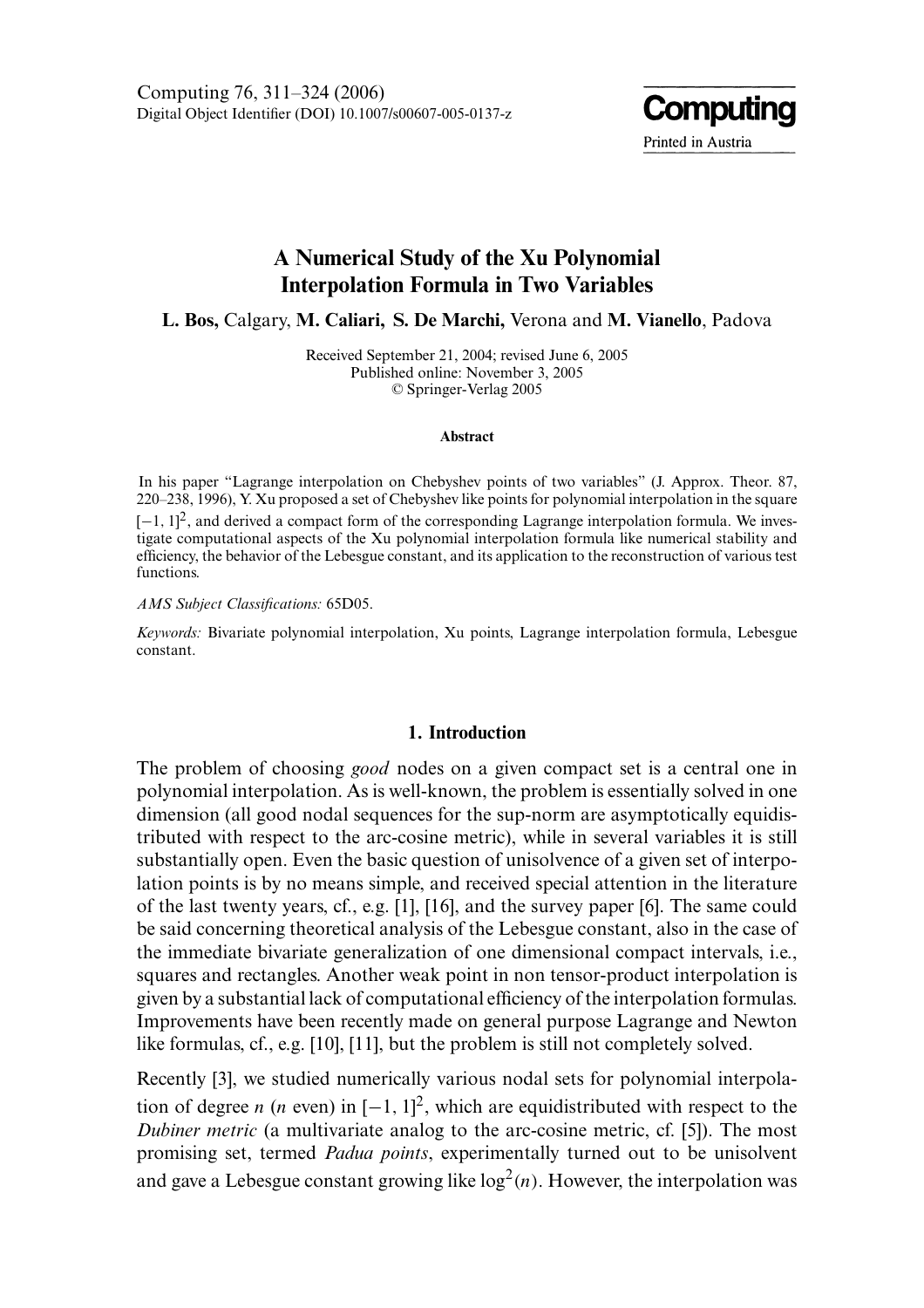constructed by solving the corresponding Vandermonde system, which means a  $O(N^3)$  complexity (N being the dimension of the underlying full polynomial space, i.e.,  $N = (n + 1)(n + 2)/2$ , plus a  $\mathcal{O}(N)$  complexity for each pointwise evaluation of the interpolant.

A very appealing alternative is given by the compact interpolation formula at Chebyshev like points of two variables, proposed some years ago by Y. Xu [15]. Even though the nodal set requires to work in a subspace  $\mathcal{V}_n^2$  of the full polynomial space  $\mathbb{P}_n^2$ , with  $\mathbb{P}_{n-1}^2 \subset \mathcal{V}_n^2 \subset \mathbb{P}_n^2$ , there is theoretical unisolvence, and the Lebesgue constant grows (experimentally) again like  $log<sup>2</sup>(n)$ . Moreover, the computational complexity of the *stabilized formula* can be bounded between  $c_1N \sim c_1n^2/2$  and  $c_2 N^{3/2} \sim c_2 n^3/2$  flops (N being here the dimension of  $\mathcal{V}_n^2$ ,  $N = \dim \mathcal{V}_n^2 = n(n+2)/2$ ), for each pointwise construction and evaluation of the interpolant, and in practice remains close to the lower bound *(linear in the dimension, i.e., quadratic in the* degree).

In the next section, we discuss how to implement in an efficient and stable way the Xu interpolation formula. In Sect. 3, we show numerically that the Lebesgue constant

of the Xu interpolation operator grows like  $(2/\pi \log(n+1))^2$ , which corresponds to the growth of the Lebesgue constant of tensor-product Chebyshev interpolation and of interpolation at Padua points [3]. Finally, in Sect. 4, we apply the Xu interpolation formula to the reconstruction of some test functions with different degrees of regularity, comparing the interpolation errors with those of polynomial interpolation at tensor-product Chebyshev, (extended) Morrow-Patterson and Padua points  $(cf. [7], [14], [3]).$ 

#### 2. Implementation of the Xu Interpolation Formula

We start by recalling briefly the construction of the Xu interpolation formula of degree *n* on the square  $[-1, 1]^2$ . In what follows we restrict to *even* degrees *n*, in order to compare the present with our previous results (for more details, see [15], [3]). Considering the Chebyshev-Lobatto points on the interval  $[-1, 1]$ 

$$
z_k = z_{k,n} = \cos \frac{k\pi}{n}, \quad k = 0, ..., n, \quad n = 2m,
$$
 (1)

the Xu interpolation points on the square are defined as the two-dimensional Chebyshev array  $X_N = \{x_{r,s}\}\$  of dimension  $N = n(n+2)/2$ 

$$
\begin{cases}\n\mathbf{x}_{2i,2j+1} = (z_{2i}, z_{2j+1}), \ 0 \le i \le m, & 0 \le j \le m-1, \\
\mathbf{x}_{2i+1,2j} = (z_{2i+1}, z_{2j}), \ 0 \le i \le m-1, \ 0 \le j \le m.\n\end{cases}
$$
\n(2)

The Xu interpolant in Lagrange form of a given function f on the square  $[-1, 1]^2$ is

$$
L_n^{Xu} f(\mathbf{x}) = \sum_{\mathbf{x}_{r,s} \in X_N} f(\mathbf{x}_{r,s}) \ell_n(\mathbf{x}, \mathbf{x}_{r,s}), \quad \ell_n(\mathbf{x}, \mathbf{x}_{r,s}) := \frac{K_n^*(\mathbf{x}, \mathbf{x}_{r,s})}{K_n^*(\mathbf{x}_{r,s}, \mathbf{x}_{r,s})}, \quad (3)
$$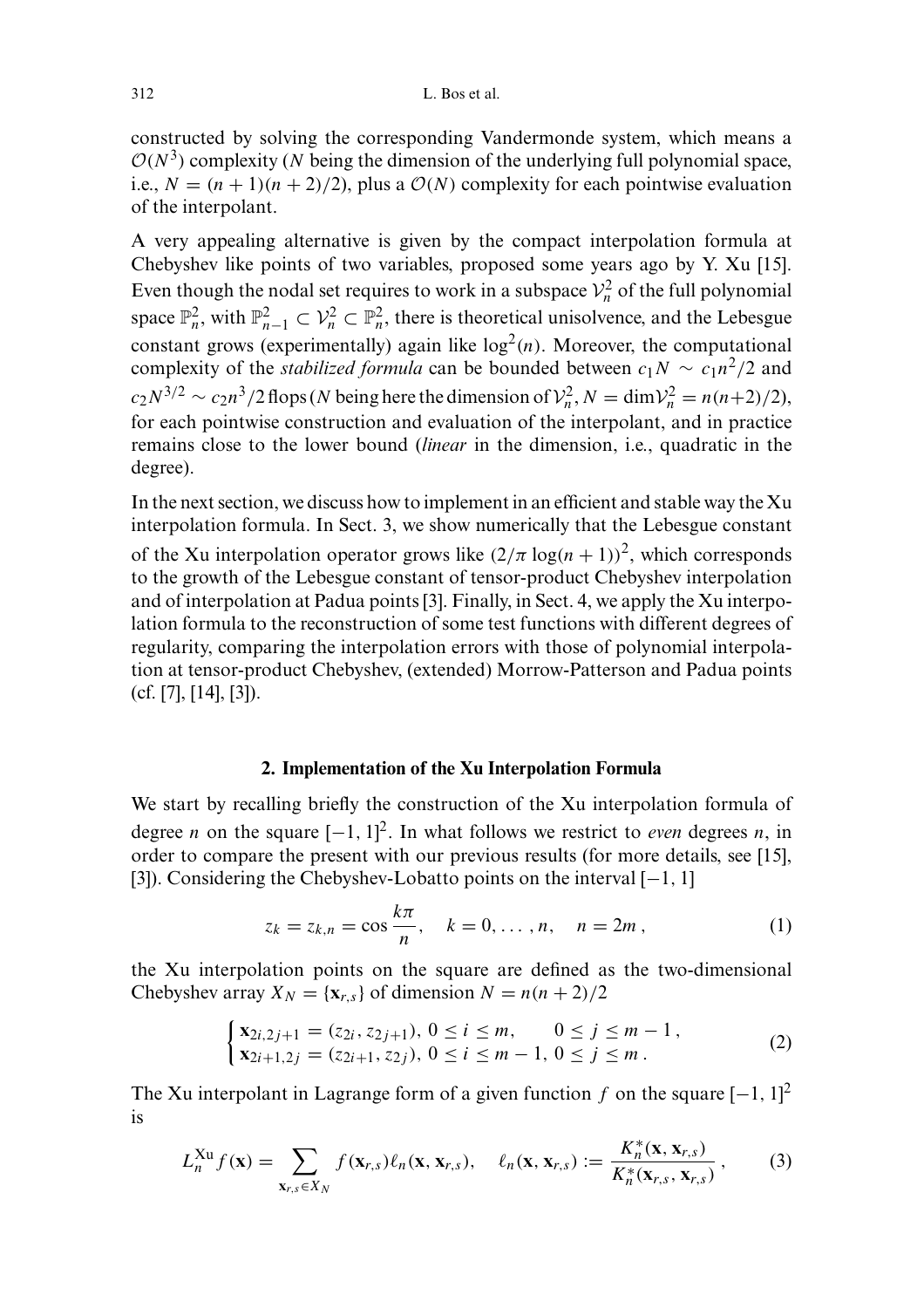where the polynomials  $K_n^*(\cdot, \mathbf{x}_{r,s})$  are given by

$$
K_n^*(\mathbf{x}, \mathbf{x}_{r,s}) := \frac{1}{2} \left( K_n(\mathbf{x}, \mathbf{x}_{r,s}) + K_{n+1}(\mathbf{x}, \mathbf{x}_{r,s}) \right) +
$$
  
 
$$
- \frac{1}{2} (-1)^r (T_n(x_1) - T_n(x_2)) ; \tag{4}
$$

here  $x_1, x_2$  are the coordinates of the generic point  $\mathbf{x} = (x_1, x_2)$  and  $T_n$  is the Chebyshev polynomial of the first kind of degree n,  $T_n(x) = \cos(n \arccos x)$ . In particular when  $\mathbf{x} = \mathbf{x}_{r,s}$  (cf. [15, formula (2.18)])

$$
K_n^*(\mathbf{x}_{r,s}, \mathbf{x}_{r,s}) = \frac{1}{2} \left( K_n(\mathbf{x}_{r,s}, \mathbf{x}_{r,s}) + K_{n+1}(\mathbf{x}_{r,s}, \mathbf{x}_{r,s}) \right) - 1. \tag{5}
$$

It is worth noticing that in formulas  $(4)$  and  $(5)$  we corrected two misprints appearing in  $[15,$  formula  $(2.15)$ ] and  $[15,$  formula  $(2.18)$ ], respectively: the correct indexes in the sum on the right hand sides are *n* and  $n+1$  instead of *n* and  $n-1$ , and moreover the Chebyshev polynomials of the first kind in (4) are not scaled.

The polynomials  $K_n(x, y)$  can be represented in the form

$$
K_n(\mathbf{x}, \mathbf{y}) = D_n(\theta_1 + \phi_1, \theta_2 + \phi_2) + D_n(\theta_1 + \phi_1, \theta_2 - \phi_2)
$$
  
+ 
$$
D_n(\theta_1 - \phi_1, \theta_2 + \phi_2) + D_n(\theta_1 - \phi_1, \theta_2 - \phi_2),
$$
  

$$
\mathbf{x} = (\cos \theta_1, \cos \theta_2), \quad \mathbf{y} = (\cos \phi_1, \cos \phi_2), \quad (6)
$$

where the function  $D_n$  is defined by

$$
D_n(\alpha, \beta) = \frac{1}{2} \frac{\cos((n - 1/2)\alpha)\cos(\alpha/2) - \cos((n - 1/2)\beta)\cos(\beta/2)}{\cos\alpha - \cos\beta}.
$$
 (7)

As shown in [15], the values  $K_n^*(\mathbf{x}_{r,s}, \mathbf{x}_{r,s})$  are explicitly known in terms of the degree  $n$ , that is

$$
K_n^*(\mathbf{x}_{r,s}, \mathbf{x}_{r,s}) = \begin{cases} n^2 & \begin{cases} r = 0 \text{ or } r = n, \text{ s odd} \\ s = 0 \text{ or } s = n, \text{ r odd} \end{cases} \\ n^2/2 & \text{in all other cases.} \end{cases}
$$
 (8)

It is worth saying that the previous formula for  $K_n^*(\mathbf{x}_{r,s}, \mathbf{x}_{r,s})$  corrects a misprint in [15, formula (2.16)], concerning the cases  $r = n$  and  $s = n$ .

Observe that this *constructive* approach yields immediately *unisolvence* of the interpolation problem, since for any given basis of the underlying polynomial space  $\mathcal{V}_n^2$ the corresponding Vandermonde system has a solution for every  $N$ -dimensional vector  $\{f(\mathbf{x}_{r,s})\}$ , and thus the Vandermonde matrix is invertible.

Rearranging (7) in the case that  $cos(\alpha) = cos(\beta)$ , we virtually have at hand an interpolation formula with pointwise evaluation cost  $\mathcal{O}(N)$ . However, formula (7) is num erically ill-conditioned when  $cos(\alpha) \approx cos(\beta)$ , being like a first divided difference,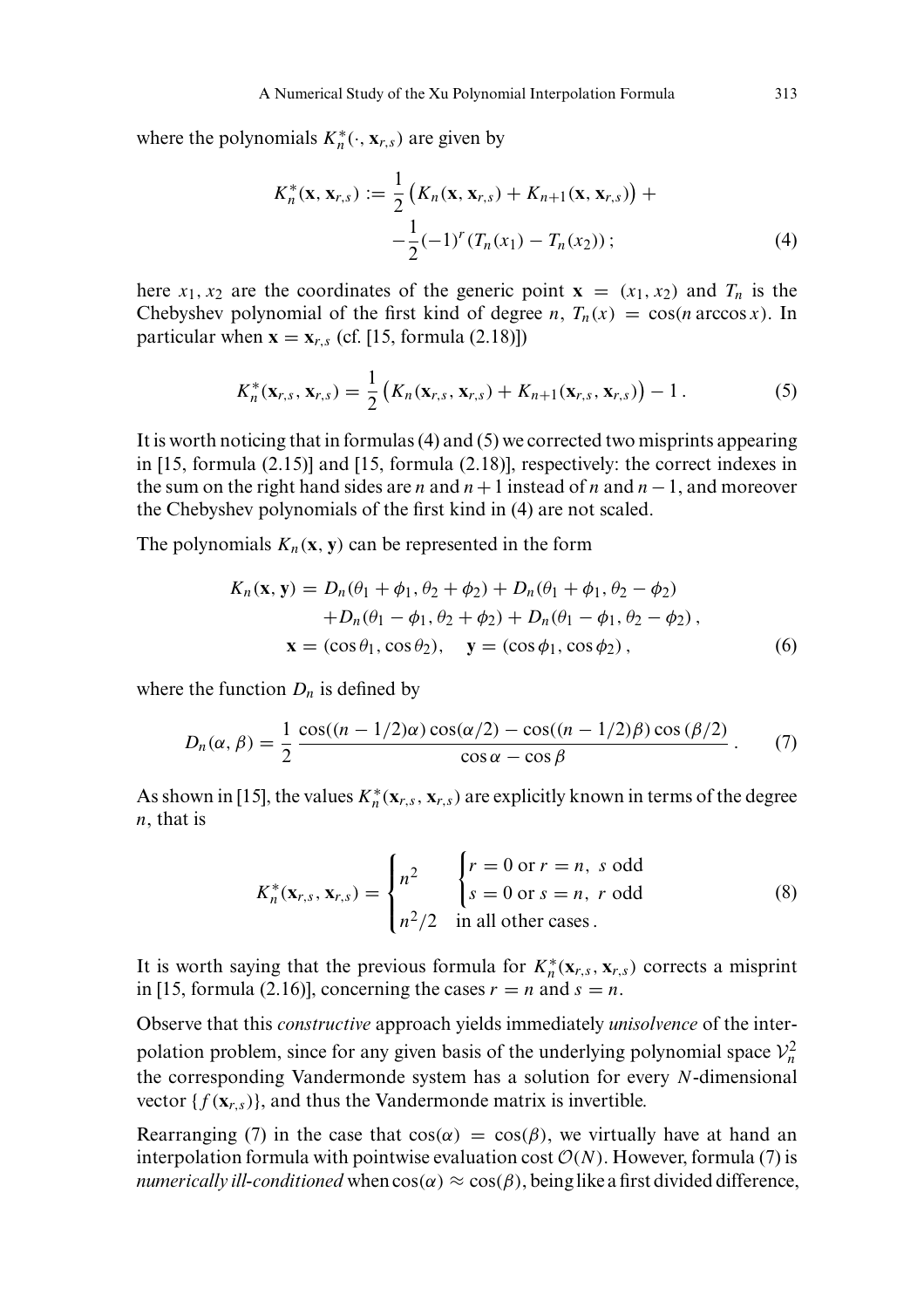and thus has to be stabilized (see Table 1). A stable formula to compute  $D_n$  can be obtained by simple trigonometric manipulations. In fact, we can write

$$
D_n(\alpha, \beta) = \frac{1}{4} \left( \frac{\cos n\alpha - \cos n\beta}{\cos \alpha - \cos \beta} + \frac{\cos(n-1)\alpha - \cos(n-1)\beta}{\cos \alpha - \cos \beta} \right)
$$
  
= 
$$
\frac{1}{4} \left( \frac{\sin n\phi \sin n\psi}{\sin \phi \sin \psi} + \frac{\sin(n-1)\phi \sin(n-1)\psi}{\sin \phi \sin \psi} \right)
$$
  
= 
$$
\frac{1}{4} \left( U_{n-1}(\cos \phi)U_{n-1}(\cos \psi) + U_{n-2}(\cos \phi)U_{n-2}(\cos \psi) \right), \quad (9)
$$

where

$$
\phi = \frac{\alpha - \beta}{2}, \quad \psi = \frac{\alpha + \beta}{2}
$$

and  $U_n$  denotes the usual Chebyshev polynomial of the second kind. Formula (9) is a *stabilized* version of (7) for the computation of  $D_n(\alpha, \beta)$ , where the ratio of differences does not appear explicitly. The Chebyshev polynomial of the second kind  $U_n$  has the trigonometric representation  $U_n(\cos \theta) = \sin((n+1)\theta)/\sin \theta$ , which is however numerically ill-conditioned at integer multiples of  $\pi$ ,  $\theta = k\pi$ ,  $k \neq 0$ . On the other hand, as it is well-known, the polynomials  $U_n$  can be computed by the three-term recurrence relation

$$
\begin{cases}\nU_0(\cos \theta) = 1, & U_1(\cos \theta) = 2\cos \theta, \\
U_n(\cos \theta) = 2\cos \theta U_{n-1}(\cos \theta) - U_{n-2}(\cos \theta), & n \ge 2.\n\end{cases}
$$
\n(10)

Such a recurrence is *stable* for any  $\theta$ , by paying the price of a  $\mathcal{O}(n)$  instead of  $\mathcal{O}(1)$ cost for each evaluation of  $D_n(\alpha, \beta)$ .

| β            | $D_4$ unstable   | $D_4$ stable     | $D_8$ unstable   | $D_8$ stable     |
|--------------|------------------|------------------|------------------|------------------|
| $0.1E + 01$  | $0.198154E + 01$ | $0.198154E + 01$ | $0.756801E + 00$ | $0.756801E + 00$ |
| $0.1E + 00$  | $0.618528E + 01$ | $0.618528E + 01$ | $0.269450E + 02$ | $0.269450E + 02$ |
| $0.1E - 01$  | $0.624935E + 01$ | $0.624935E + 01$ | $0.282367E + 02$ | $0.282367E + 02$ |
| $0.1E - 02$  | $0.624999E + 01$ | $0.624999E + 01$ | $0.282499E + 02$ | $0.282499E + 02$ |
| $0.1E - 03$  | $0.625000E + 01$ | $0.625000E + 01$ | $0.282500E + 02$ | $0.282500E + 02$ |
| $0.1E - 04$  | $0.625000E + 01$ | $0.625000E + 01$ | $0.282500E + 02$ | $0.282500E + 02$ |
| $0.1E - 0.5$ | $0.624999E + 01$ | $0.625000E + 01$ | $0.282499E + 02$ | $0.282500E + 02$ |
| $0.1E - 06$  | $0.625341E + 01$ | $0.625000E + 01$ | $0.282469E + 02$ | $0.282500E + 02$ |
| $0.1E - 07$  | $0.678905E + 01$ | $0.625000E + 01$ | $0.278910E + 02$ | $0.282500E + 02$ |
| $0.1E - 08$  | $0.111111E + 00$ | $0.625000E + 01$ | $0.111111E + 00$ | $0.282500E + 02$ |
| $0.1E - 0.9$ | <b>NAN</b>       | $0.625000E + 01$ | <b>NAN</b>       | $0.282500E + 02$ |
| $0.1E - 10$  | <b>NAN</b>       | $0.625000E + 01$ | <b>NAN</b>       | $0.282500E + 02$ |
| $0.1E - 11$  | <b>NAN</b>       | $0.625000E + 01$ | <b>NAN</b>       | $0.282500E + 02$ |
| $0.1E - 12$  | <b>NAN</b>       | $0.625000E + 01$ | <b>NAN</b>       | $0.282500E + 02$ |
| $0.1E - 13$  | <b>NAN</b>       | $0.625000E + 01$ | <b>NAN</b>       | $0.282500E + 02$ |
| $0.1E - 14$  | NAN              | $0.625000E + 01$ | <b>NAN</b>       | $0.282500E + 02$ |
| $0.1E - 15$  | <b>NAN</b>       | $0.625000E + 01$ | <b>NAN</b>       | $0.282500E + 02$ |
| $0.1E - 16$  | NAN              | $0.625000E + 01$ | NAN              | $0.282500E + 02$ |

**Table 1.** Computation of  $D_n(0, \beta)$ , as  $\beta \to 0$ , for  $n = 4, 8$  with formulae (7) and (9) (NAN = not a number =  $0/0$ )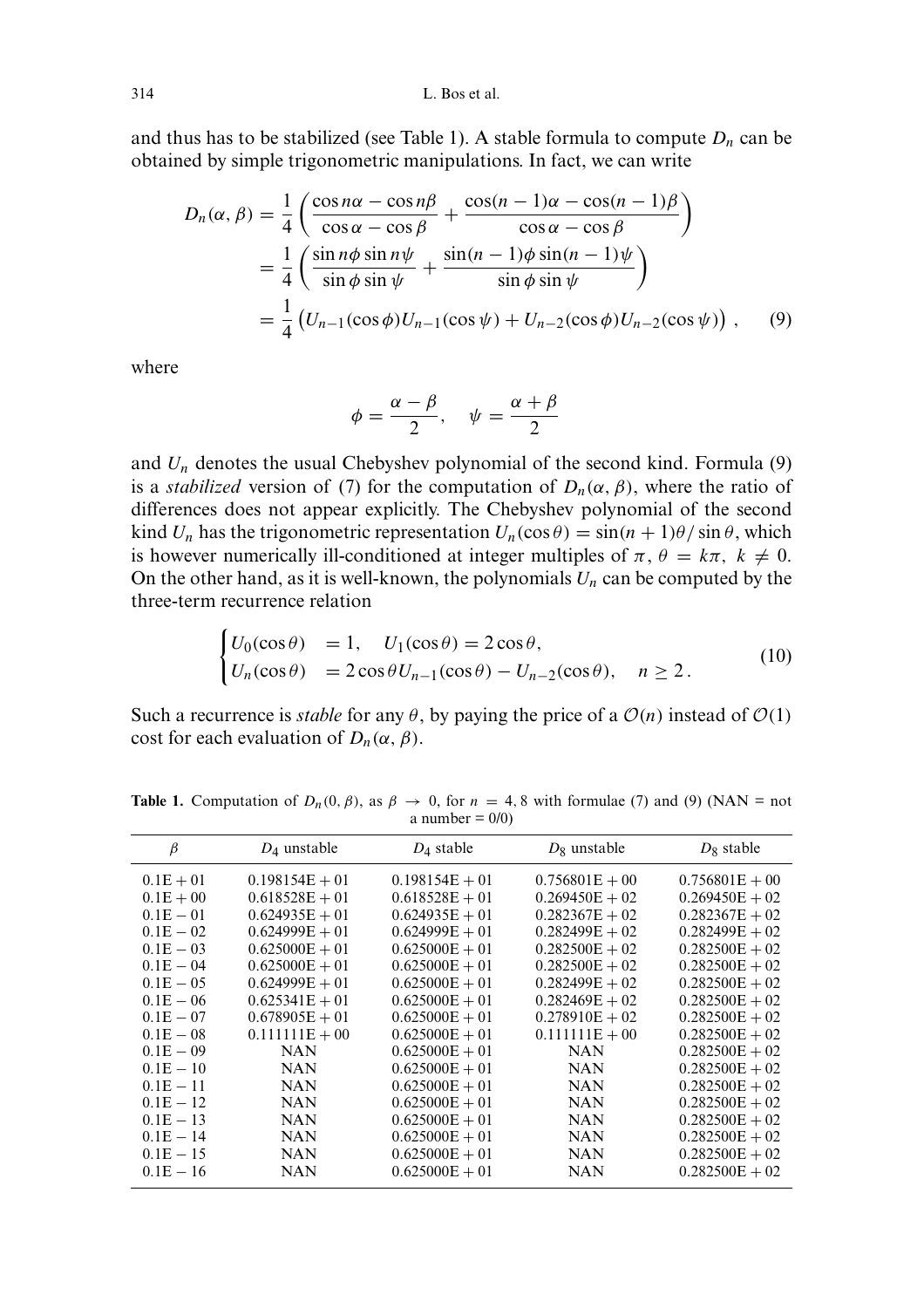At this point, we can compute the complexity of the pointwise evaluation of the Xu interpolation formula (3) via (9)–(10). First, the evaluation of  $K_n^*(\mathbf{x}, \mathbf{x}_{r,s})$ , which involves four evaluations of  $D_n$  and of  $D_{n+1}$  via  $K_n$  and  $K_{n+1}$ , respectively (cf. (4) and (6)), costs about  $2n \times 4 = 8n$  flops, since  $D_n$  and  $D_{n+1}$  with the same arguments can be computed together using the recurrence  $(10)$  once. Since this has to be done for every interpolation point, the dominant term in the final complexity for the evaluation of  $L_n^{x_u} f(\mathbf{x})$  is  $8nN \sim 4n^3$  flops.

In order to reduce the evaluation cost of the interpolant, one might think to apply a hybrid strategy in the computation of  $D_n(\alpha, \beta)$ , that is formula (7) when  $|\cos \alpha - \beta|$ cos  $\beta$ | is not too small, say above a given threshold  $\delta$ , and the stabilized formula (9) along with the recurrence  $(10)$  otherwise. However, we have numerical evidence that choosing  $\delta$  < 2, which implies that also formula (7) is used, then the interpolation method fails. This can be seen in Table 2, where we show the interpolation errors and the use percentage of stabilized formula (9)–(10) for  $n = 20$  on a uniform  $100 \times 100$ grid for the smooth function  $f(x_1, x_2) = \cos(x_1 + x_2)$ , corresponding to different choices of  $\delta$ . The percentages in the last column have been rounded, except for the first and the last which are exact. Notice that when *only* the stabilized formula is applied (i.e.,  $\delta = 2$ ) the error is close to machine precision, while in all other cases we have a dramatic loss of accuracy.

An effective way to reduce the computational cost of the stabilized formula (9), still preserving high accuracy, is computing the Chebyshev polynomials of the second kind  $U_n$  by the three-term recurrence relation (10) only when the representation  $U_n(\cos \theta) = \sin((n+1)\theta)/\sin \theta$  (whose cost is  $\mathcal{O}(1)$  in n and  $\theta$ ) is ill-conditioned, say for  $|\theta - k\pi| \leq \varepsilon$ .

In Table 3, we compare the interpolation errors for the same example above with different choices of  $\varepsilon$ . We can see that with  $\varepsilon = 0.01$ , which involves the recurrence (10) for less than 1%, we have in practice no loss of accuracy, while for  $\varepsilon = 10^{-5}$ , where the recurrence is not used at all, we have an error of about  $10^{-11}$ . In this example, for  $\varepsilon \le 0.01$ , the algorithm uses almost only the trigonometric representation of  $U_n(\cos \theta)$  and thus its computational cost is, in practice, linear in the dimension  $N$ , i.e., quadratic in the degree  $n$ .

It is worth observing that this behavior is not peculiar to the example just described. Indeed, in practice we have computed the average of the use percentage of the

| δ           | $\Vert L_{20}^{\text{Xu}}f-f\Vert_{\infty}$ | $\%$ stab.     |
|-------------|---------------------------------------------|----------------|
| $1.0E - 10$ | $1.9E + 00$                                 | $\overline{0}$ |
| $1.0E - 05$ | $1.9E + 00$                                 | 0.003          |
| $1.0E + 00$ | $1.9E - 02$                                 | 63.50          |
| $1.5E + 00$ | $1.2E - 02$                                 | 83.51          |
| $1.8E + 00$ | $1.1E - 02$                                 | 93.81          |
| $2.0E + 00$ | $6.0E - 15$                                 | 100            |

**Table 2.** Interpolation errors of  $f(x_1, x_2) = \cos(x_1 + x_2)$  on a uniform  $100 \times 100$  grid at degree  $n = 20$ (last column: use percentage of stabilized formula  $(9)$ – $(10)$ )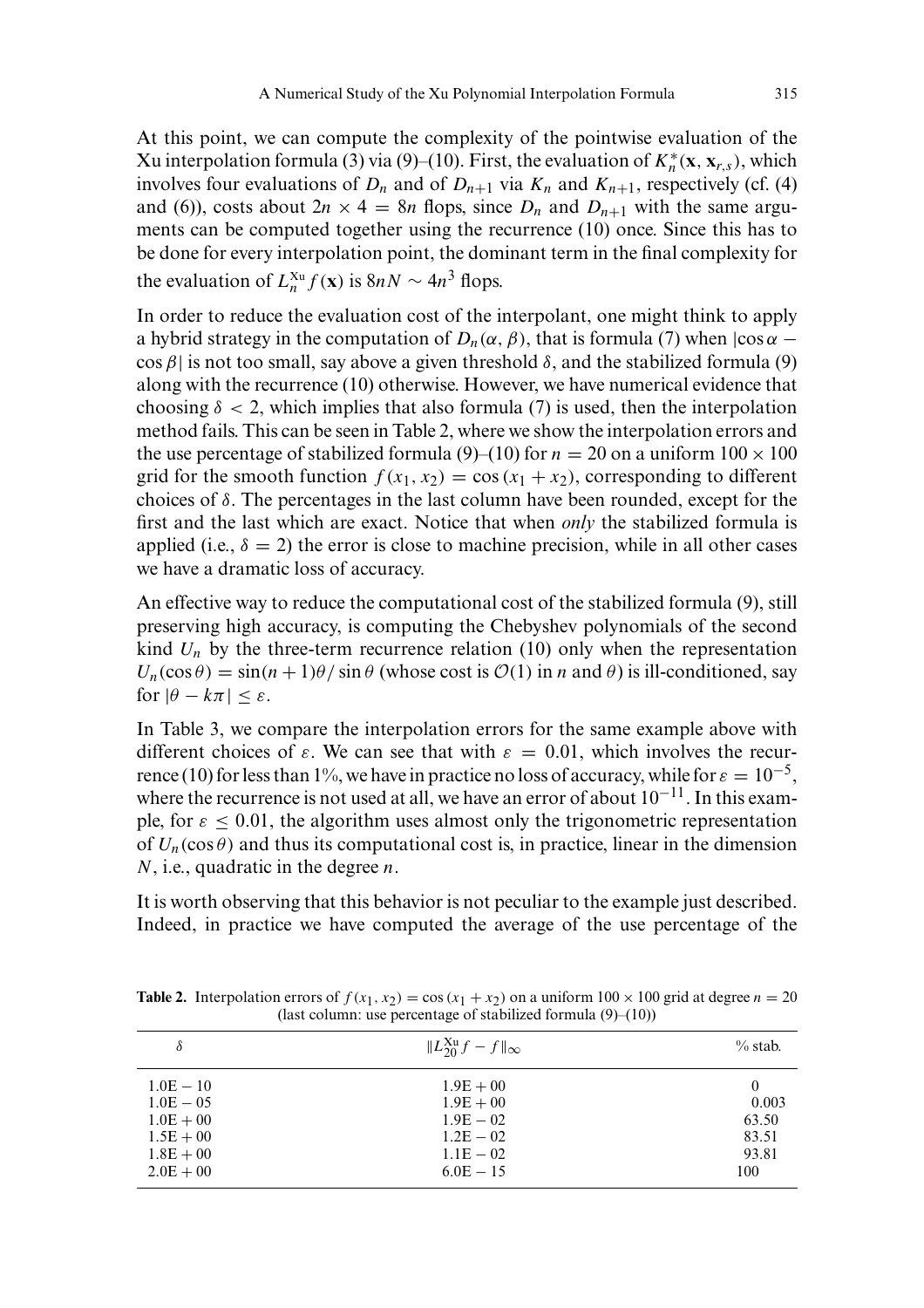| ε                                                                                      | $\Vert L_{20}^{\text{Xu}}f-f\Vert_{\infty}$                                            | $\%$ recurr.                                       |
|----------------------------------------------------------------------------------------|----------------------------------------------------------------------------------------|----------------------------------------------------|
| $1.0E - 05$<br>$1.0E - 04$<br>$1.0E - 03$<br>$1.0E - 02$<br>$1.0E - 01$<br>$1.0E + 00$ | $7.0E - 12$<br>$8.6E - 13$<br>$1.6E - 13$<br>$1.6E - 14$<br>$7.1E - 15$<br>$6.4E - 15$ | $\theta$<br>0.004<br>0.05<br>0.64<br>6.37<br>63.65 |
| $1.0E + 01$                                                                            | $6.0E - 15$                                                                            | 100                                                |
|                                                                                        |                                                                                        |                                                    |

**Table 3.** Interpolation errors of  $f(x_1, x_2) = \cos(x_1 + x_2)$  on a uniform  $100 \times 100$  grid at degree  $n = 20$ (last column: use percentage of recurrence relation  $(10)$ )

recurrence in evaluating all the Lagrange basis polynomials on a certain uniform grid. If we take random, uniformly distributed evaluation points, such a percentage becomes a random variable (function of the uniform random variable), whose expectation, say  $\eta$ , depends on the threshold  $\varepsilon$  but not on the degree n. This is clearly seen in Tables 4 and 5, where it is shown that the averages up to one million random points converge to values close to those obtained above on a uniform  $100 \times 100$ grid, and that these values do not depend on degree  $n$ .

Now, the evaluation of  $K_n^*(\mathbf{x}, \mathbf{x}_{r,s})$  using only the trigonometric representation of  $U_n(\cos\theta)$  costs about  $8 \times 4 = 32$  evaluations of the sine function, recalling that  $D_n$ and  $D_{n+1}$  appear with the same arguments in (4), (6). Denoting by  $c_{\text{sin}}$  the *average* evaluation *cost* of the *sine* function (which actually depends on its internal implementation), the average complexity for the evaluation of the Xu interpolant formula  $L_n^{\text{x}_\text{u}} f(\mathbf{x})$  is of the order of

$$
C(n, \varepsilon) := 8n\tau N + 32c_{\sin}(1-\tau)N \sim 4n^3\tau + 16c_{\sin}(1-\tau)n^2 \text{ flops}, \qquad (11)
$$

| points, in evaluating an the Lagrange basis polynomials at degree $n = 20$ |                      |                         |  |  |
|----------------------------------------------------------------------------|----------------------|-------------------------|--|--|
| $#$ of random points                                                       |                      | $\%$ recurr. (averages) |  |  |
|                                                                            | $\varepsilon = 0.01$ | $\varepsilon = 0.1$     |  |  |
| $1.0E + 01$                                                                | 0.50                 | 7.00                    |  |  |
| $1.0E + 02$                                                                | 0.75                 | 6.25                    |  |  |
| $1.0E + 03$                                                                | 0.69                 | 6.27                    |  |  |
| $1.0E + 04$                                                                | 0.63                 | 6.34                    |  |  |
| $1.0E + 05$                                                                | 0.64                 | 6.36                    |  |  |
| $1.0E + 06$                                                                | 0.64                 | 6.37                    |  |  |

Table 4. Averages of the use percentage of recurrence relation  $(10)$ , up to one million uniform random points, in evaluating all the Lagrange basis polynomials at degree  $n = 20$ 

**Table 5.** Average use percentage  $\eta$  of recurrence relation (10), in evaluating all the Lagrange basis polynomials at different degrees

| degree $n$ | percentage $\eta$    |                     |
|------------|----------------------|---------------------|
|            | $\varepsilon = 0.01$ | $\varepsilon = 0.1$ |
| 20         | 0.64                 | 6.37                |
| 40         | 0.64                 | 6.37                |
| 80         | 0.64                 | 6.37                |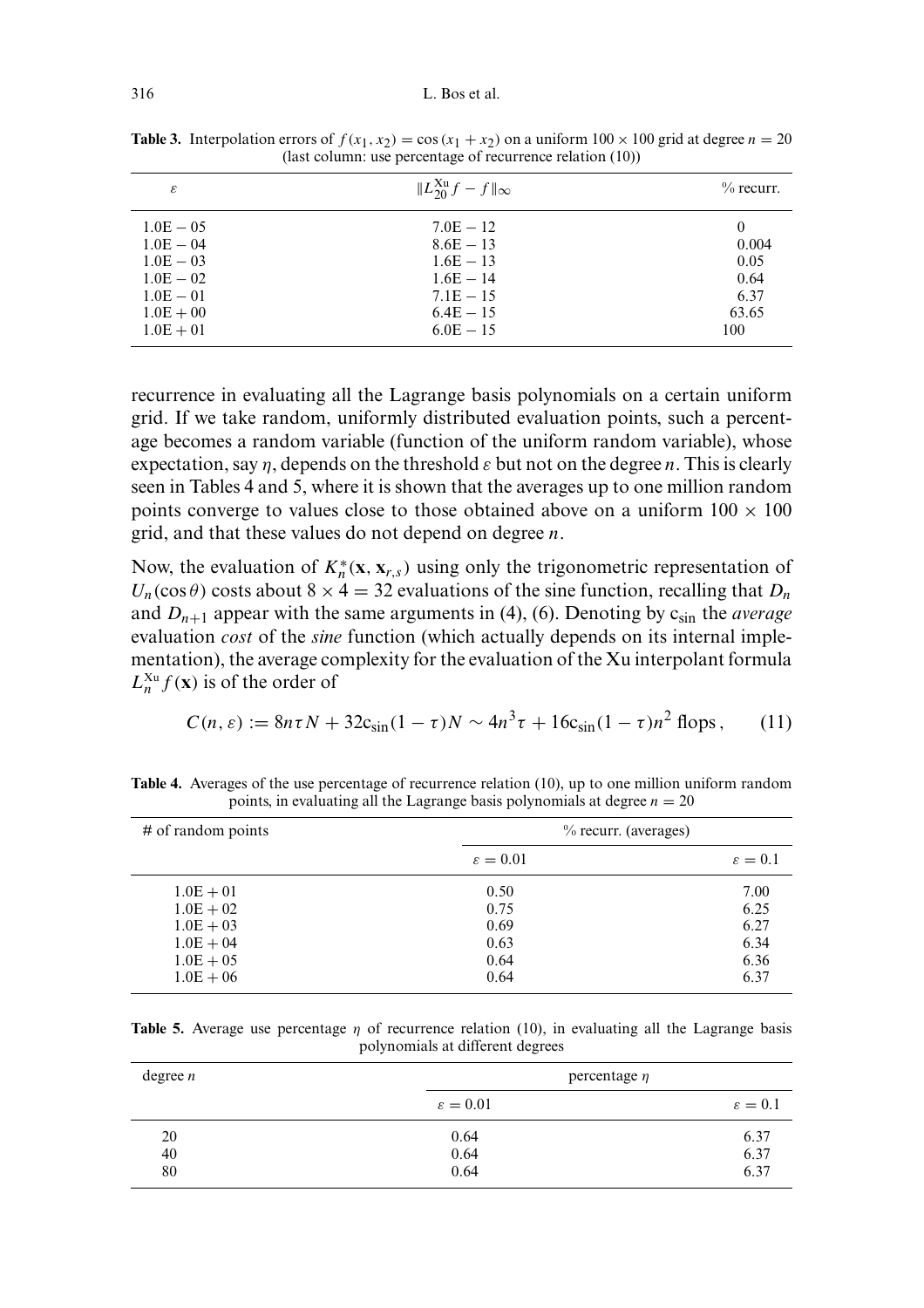| $\%$ recurr.                 | $n=20$ | $n = 30$ | $n=40$ | $n = 50$ | $n = 60$ |
|------------------------------|--------|----------|--------|----------|----------|
| $0.64\ (\varepsilon = 0.01)$ | 5.43   | 11.81    | 20.64  | 31.99    | 45.82    |
| $100 (\varepsilon = 10)$     | 3.79   | 9.72     | 20.38  | 36.53    | 59.33    |

**Table 6.** CPU times (seconds) for the evaluation of all the Lagrange basis polynomials on a uniform  $100 \times 100$  grid

where  $\tau = \eta/100$ . Considering the experimental value  $c_{\sin} = 10$  (obtained with GNU Fortran, see also [13]), we can conclude that, for  $\varepsilon \le 0.01$  (i.e.,  $\tau \le 0.0064$ ), the size of the ratio  $C(n, \varepsilon)/N$  remains constant up to degrees of the order of hundreds, that is in practical applications the computational *cost* can be considered *linear* in the number  $N$  of points.

A more sophisticated implementation may take into account that, for low degrees, the recurrence relation costs less than the trigonometric representation in evaluating  $U_n(\cos\theta)$ . Comparing the dominant costs, the algorithm should use only the former when  $4n^3 < 16c_{\sin}n^2$ , i.e.,  $n < 4c_{\sin}$ .

Our Fortran implementation of the Xu interpolation formula resorts to all the tricks just described, in particular the last with the experimental value  $c_{\rm sin} = 10$ , i.e., a threshold degree  $n = 40$  (as confirmed by the numerical test reported in Table 6, performed on an AMD Athlon 2800+ processor). The corresponding Fortran77 code is available at the web site  $http://www.math.unipd.it/~marcov/software.html$ .

#### 3. Numerical Study of the Lebesgue Constant

In this section we discuss another key feature of the Xu interpolation formula, that is the behavior of its Lebesgue constant. First it comes easy to bound the Lebesgue constant linearly in the dimension of the polynomial space  $\mathcal{V}_n^2$ , which already shows that the Xu points are good candidates for interpolation purposes. Indeed, from the well-known bound for Chebyshev polynomials of the second kind  $|U_n(\cos\theta)| \leq n+1$ (cf.  $[4, p. 306]$ ), we immediately have

$$
|D_n(\alpha, \beta)| \le \frac{1}{4}(n^2 + (n-1)^2)
$$
 (12)

which implies by  $(6)$ 

$$
|K_n(\mathbf{x}, \mathbf{y})| \le n^2 + (n-1)^2. \tag{13}
$$

Hence, by means of the explicit representation (8) we get

$$
|\ell_n(\mathbf{x}, \mathbf{x}_{r,s})| = \left| \frac{K_n^*(\mathbf{x}, \mathbf{x}_{r,s})}{K_n^*(\mathbf{x}_{r,s}, \mathbf{x}_{r,s})} \right| \le \frac{(n+1)^2 + 2n^2 + (n-1)^2}{n^2} = 4 + \frac{2}{n^2}.
$$
 (14)

Defining, in the usual way, the Lebesgue function for the Xu interpolation points

$$
\lambda_n^{\mathbf{X} \mathbf{u}}(\mathbf{x}) := \sum_{\mathbf{X}_{r,s} \in X_N} |\ell_n(\mathbf{x}, \mathbf{x}_{r,s})|, \qquad (15)
$$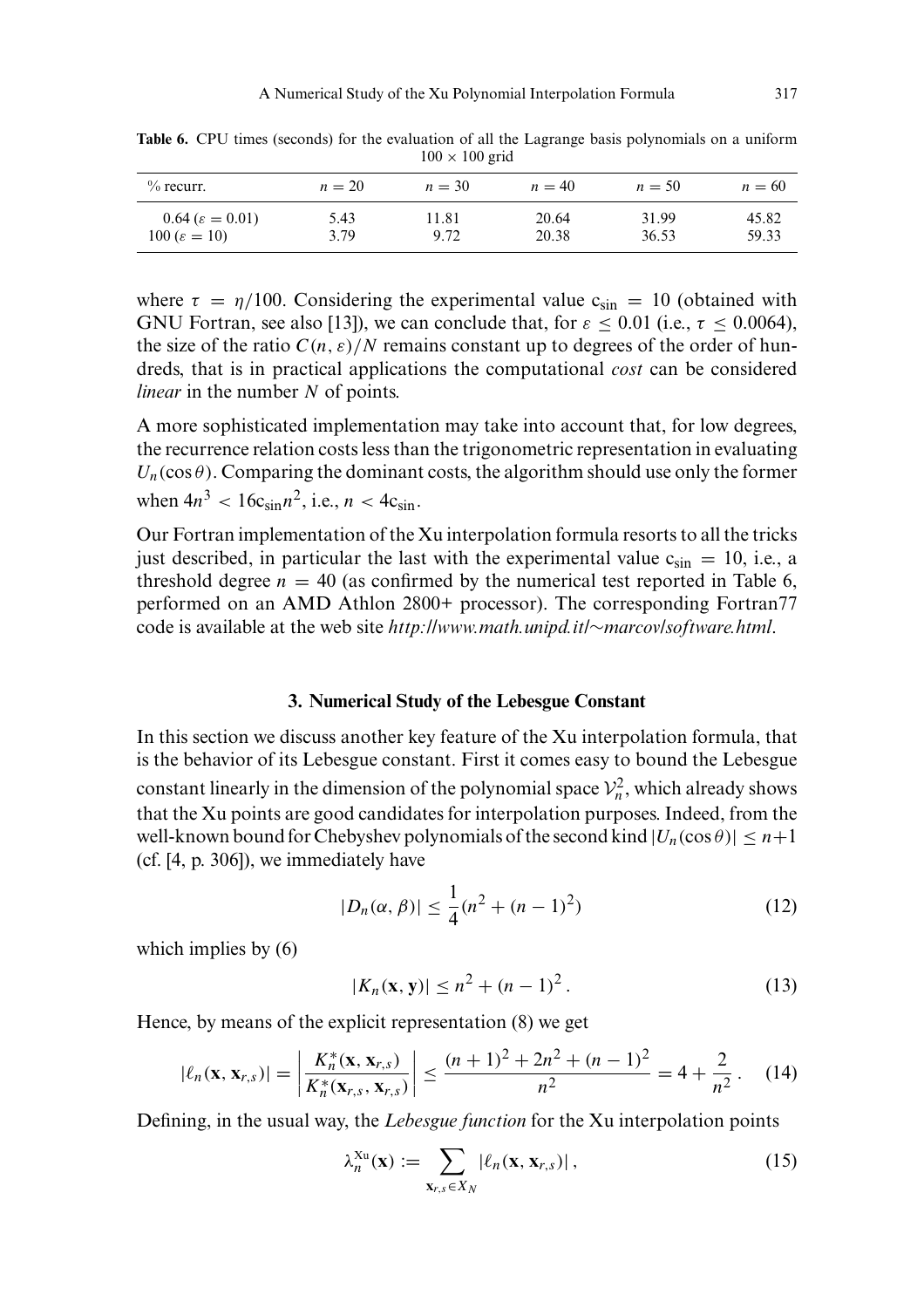

Fig. 1. The  $N = 24$  Xu points for  $n = 6$  and the corresponding Lebesgue function  $\lambda_6^{Xu}(x)$ 

we finally obtain the following bound of the Lebesgue constant

$$
\Lambda_n^{\text{Xu}} := \max_{\mathbf{x} \in [-1,1]^2} \lambda_n^{\text{Xu}}(\mathbf{x}) \le \left(4 + \frac{2}{n^2}\right) N \sim 4N \sim 2n^2. \tag{16}
$$

However, (16) is an overestimate of the actual Lebesgue constant. In fact, the Lebesgue function turns out to be symmetric and seems to attain its maximum at the four vertices of the square (see Fig. 1 for degree  $n = 6$ ). This fact has been confirmed by a wide set of numerical experiments, where we have maximized the Lebesgue function  $\lambda_n^{x_0}(\mathbf{x})$  up to degree  $n = 100$  on a uniform  $1000 \times 1000$  grid.

In Fig. 2, we compare the Lebesgue constant of Xu points up to degree  $n = 100$  computed as  $\lambda_n^{x_0}(1, 1)$ , with the least-square fitting function  $(0.95 + 2/\pi \log(n + 1))^2$ and the theoretical bound for tensor-product interpolation of degree  $n$  (cf. [2]), i.e.,  $(1 + 2/\pi \log(n + 1))^2$ . These computations give a sound basis for the following



Fig. 2. The Lebesgue constant of Xu points up to degree 100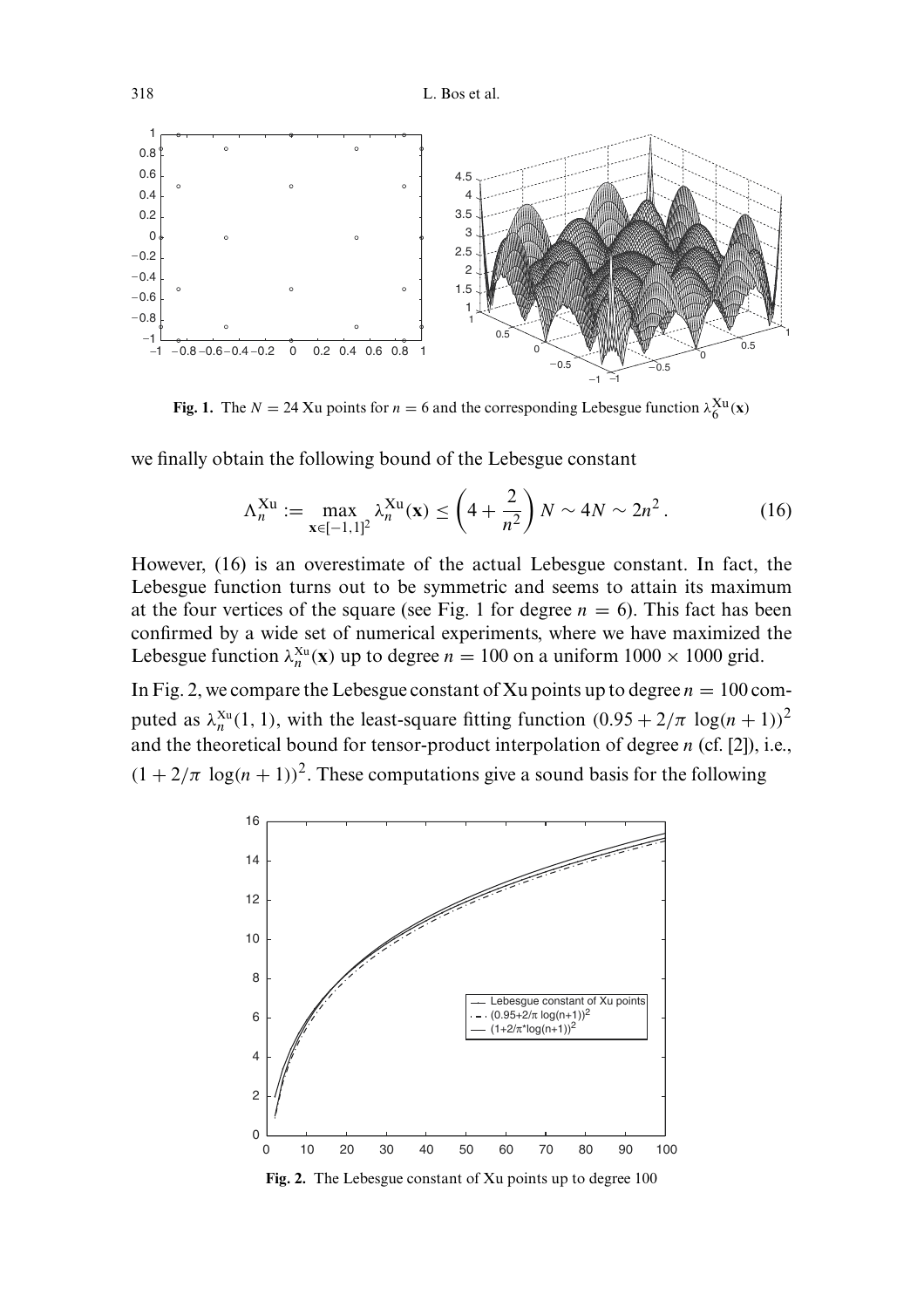The Lebesgue function  $\lambda_n^{\text{Xu}}$  of Xu interpolation points can be bounded as **Conjecture:** 

$$
\max_{\mathbf{x}\in[-1,1]^2} \lambda_n^{\mathbf{X}\mathbf{u}}(\mathbf{x}) = \Lambda_n^{\mathbf{X}\mathbf{u}} \lesssim (2/\pi \log(n+1))^2, \quad n \to \infty.
$$
 (17)

Moreover, the maximum is attained at the four vertices of the square.

We stress finally that the Xu points are exactly equally spaced with respect to the Dubiner metric [5], which, on the square  $\Omega = [-1, 1]^2$ , turns out to be  $\mu_{\Omega}(\mathbf{x}, \mathbf{y}) =$  $\max{\{|arccos x_1 - arccos y_1|, |arccos x_2 - arccos y_2|\}}$ . This fact confirms once more the conjecture stated in [3]: "nearly optimal interpolation points on a compact  $\Omega$ are asymptotically equidistributed with respect to the Dubiner metric on  $\Omega$ ".

### **4. Tests on Functions Interpolation**

In this section we compare interpolation at Xu points (XU) with tensor-product Chebyshev (TPC) interpolation, and interpolation at Morrow-Patterson (MP), extended Morrow-Patterson (EMP) and Padua (PD) (cf. [3]) points on three test functions with different degree of regularity, namely the Franke function

$$
f_1(x_1, x_2) = \frac{3}{4} e^{-\frac{1}{4}((9x_1 - 2)^2 + (9x_2 - 2)^2)} + \frac{3}{4} e^{-\frac{1}{49}(9x_1 + 1)^2 - \frac{1}{10}(9x_2 + 1)} + \frac{1}{2} e^{-\frac{1}{4}((9x_1 - 7)^2 + (9x_2 - 3)^2)} - \frac{1}{5} e^{-((9x_1 - 4)^2 + (9x_2 - 7)^2)}
$$

 $f_2(x_1, x_2) = (x_1^2 + x_2^2)^{5/2}$  and  $f_3(x_1, x_2) = (x_1^2 + x_2^2)^{1/2}$ . The above mentioned set of points for  $n = 16$ , that is MP, EMP, PD points, are displayed in Fig. 3 on the left and for comparison on the right we display the corresponding Xu points.

For MP, EMP and PD points, the interpolant was constructed by solving the corresponding Vandermonde system, whereas the Xu interpolant has been implemented as described in Sect. 2 with  $\varepsilon = 0.01$  (cf. Tables 3–5). To obtain an estimate of how the



Fig. 3. Left: the  $N = 153$  Morrow-Patterson (MP), extended Morrow-Patterson (EMP) and Padua (PD) points for  $n = 16$ . Right: the  $N = 144$  Xu points for  $n = 16$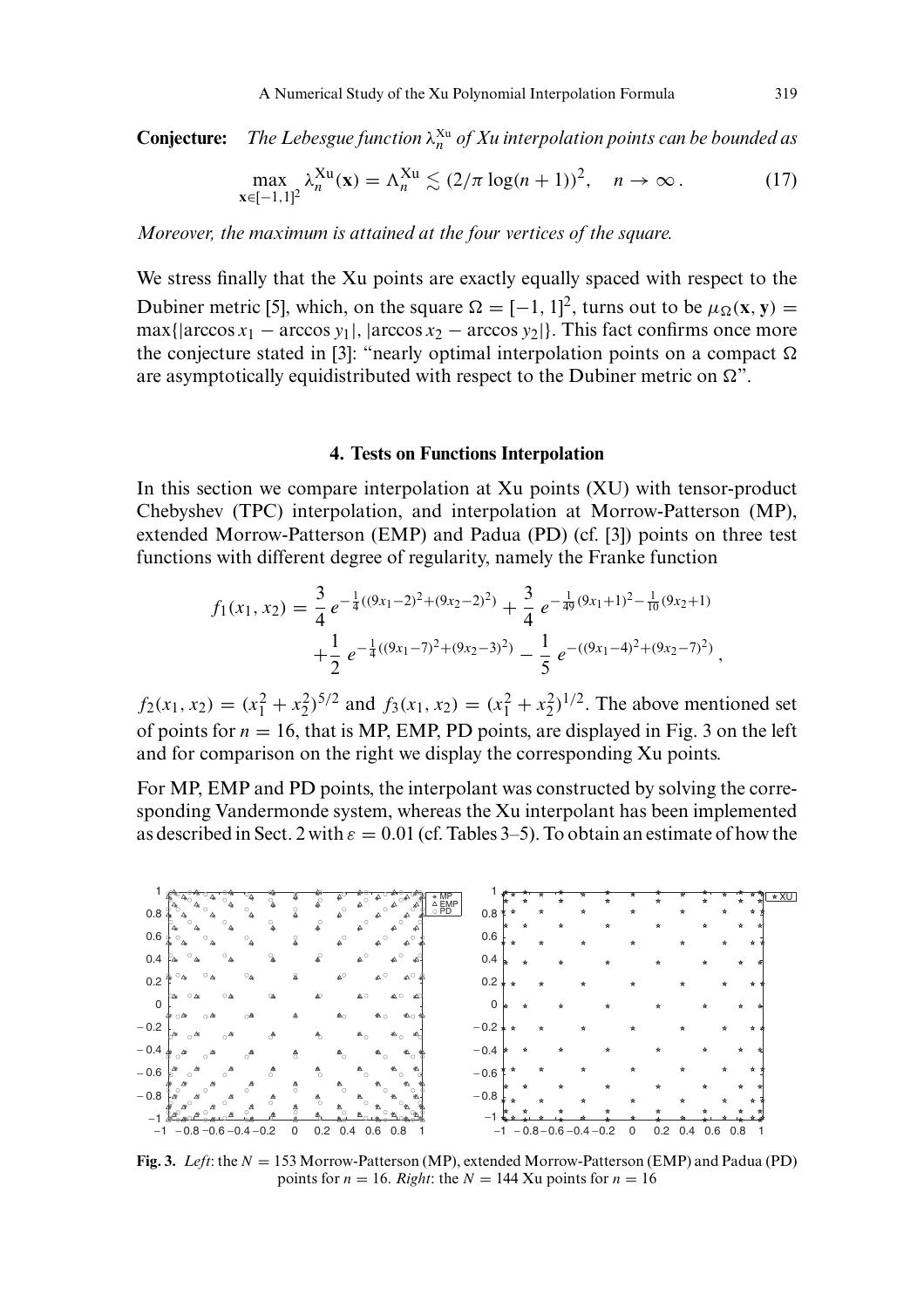interpolation errors grow, they have been computed, in infinity norm, on a uniform control grid of  $100 \times 100$  points. The results are collected in Tables 8–12. For TPC points we have chosen as in [3] the sequence of degrees  $n = 24$ , 34, 44, 54 and, for the other sets of points, the interpolation degrees have been chosen in such a way that the dimension N of polynomial spaces, and thus the number of function evaluations, is as close as possible to the dimension of the tensor-product polynomial spaces. The resulting sequence of degree is  $n = 34, 48, 62, 76$ .

In Table 7, we display the Lebesgue constants (rounded to the nearest integer) of MP, EMP, PD and Xu points corresponding to the chosen degrees. As already observed, PD and Xu points have the smallest Lebesgue constants, which are very close to  $(1 + 2/\pi \log(n + 1))^2$ ; see Fig. 2 and [3]. We recall that, denoting by  $L_n f$  the interpolation polynomial of degree  $n$  on MP, or EMP or PD points, the interpolation error can be estimated by

$$
||f - L_n f||_{\infty, \Omega} \le (1 + \Lambda_n) E_n(f), \quad \Omega = [-1, 1]^2,
$$
 (18)

where  $E_n(f)$  denotes, as usual, the best uniform approximation error to f on  $\Omega$  by polynomials in  $\mathbb{P}_n^2$ . As for the Xu points, the corresponding polynomial space  $\mathcal{V}_n^2$  is a subspace of  $\mathbb{P}_n^2$  with  $\mathbb{P}_{n-1}^2 \subset \mathcal{V}_n^2 \subset \mathbb{P}_n^2$ , from which we have  $E_n(f) \le \inf_{p \in \mathcal{V}_n^2} ||f$  $p||_{\infty,\Omega} \leq E_{n-1}(f)$  and thus the estimate

$$
||f - L_n^{\text{Xu}} f||_{\infty, \Omega} \le (1 + \Lambda_n^{\text{Xu}}) \inf_{p \in \mathcal{V}_n^2} ||f - p||_{\infty, \Omega} \le (1 + \Lambda_n^{\text{Xu}}) E_{n-1}(f). \tag{19}
$$

The rate of decay of  $E_n(f)$  as  $n \to \infty$  depends on the degree of smoothness of f, in view of multivariate generalizations of Jackson's theorem (cf. [8]).

Some comments on the results in Tables  $8-12$  are now in order. First, we observe that in these examples, Xu interpolation errors are almost always very close to those

| interp. pts. | $\Lambda_{34}$ | $\Lambda_{48}$ | $\Lambda_{62}$ | $\Lambda$ 76 |  |
|--------------|----------------|----------------|----------------|--------------|--|
| <b>MP</b>    | 649            | 1264           | 2082           | 3102         |  |
| EMP          | 237            | 456            | 746            | 1106         |  |
| <b>PD</b>    |                | 13             | 14             |              |  |
| ΧU           | l0             | ר ו            |                | 14           |  |

Table 7. Lebesgue constants (rounded to the nearest integer)

| <b>Table 8.</b> Interpolation errors on $[0, 1]^2$ for the Franke function |              |           |           |           |  |  |
|----------------------------------------------------------------------------|--------------|-----------|-----------|-----------|--|--|
| <b>TPC</b>                                                                 | $1.3E-03$    | $2.6E-06$ | $1.1E-09$ | $2.0E-13$ |  |  |
| <i>n</i> , $N = (n+1)^2$                                                   | 24, 625      | 34, 1225  | 44, 2025  | 54, 3025  |  |  |
| <b>MP</b>                                                                  | $1.3E-03$    | $2.6E-06$ | $1.1E-09$ | $2.0E-13$ |  |  |
| $n, N = (n + 1)(n + 2)/2$                                                  | 34, 630      | 48, 1225  | 62, 2016  | 76, 3003  |  |  |
| <b>EMP</b>                                                                 | $6.3E-04$    | $1.3E-06$ | $5.0E-10$ | $5.4E-14$ |  |  |
| $n, N = (n + 1)(n + 2)/2$                                                  | 34, 630      | 48, 1225  | 62, 2016  | 76, 3003  |  |  |
| PD.                                                                        | $4.3E-0.5$   | 3.3E-08   | 5.4E-12   | $1.9E-14$ |  |  |
| $n, N = (n + 1)(n + 2)/2$                                                  | 34, 630      | 48, 1225  | 62, 2016  | 76, 3003  |  |  |
| XU                                                                         | $3.2E - 0.5$ | 4.7E-08   | 7.8E-12   | $1.9E-13$ |  |  |
| $n, N = n(n+2)/2$                                                          | 34, 612      | 48, 1200  | 62, 1984  | 76, 2964  |  |  |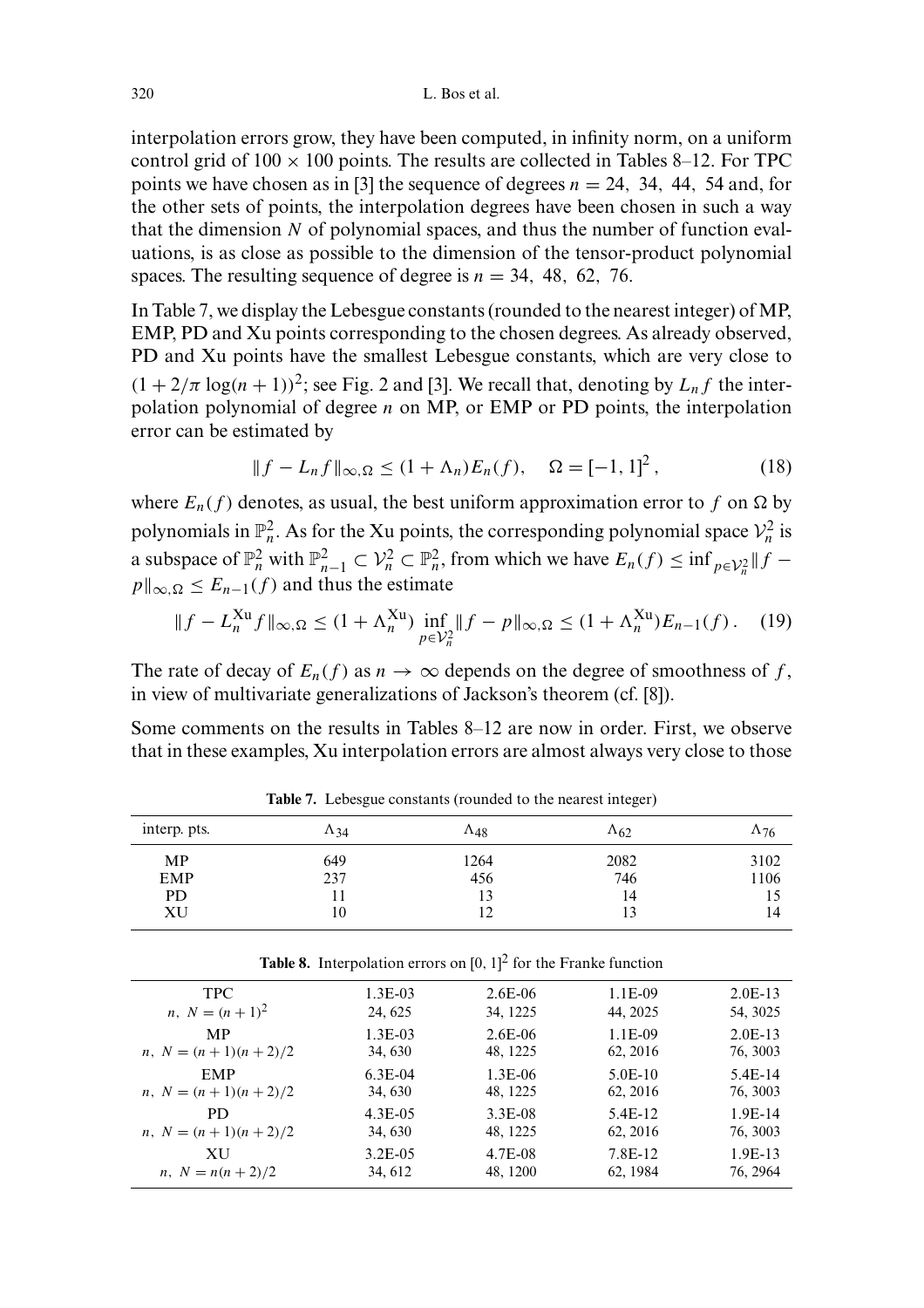| <b>TPC</b>                        | $6.0E-0.5$ | 8.2E-06   | 1.8E-06   | 5.4E-07   |
|-----------------------------------|------------|-----------|-----------|-----------|
| <i>n</i> , $N = (n+1)^2$          | 24.625     | 34, 1225  | 44, 2025  | 54, 3025  |
| <b>MP</b>                         | 1.8E-04    | 5.1E-05   | 1.9E-05   | 8.8E-06   |
| <i>n</i> , $N = (n + 1)(n + 2)/2$ | 34, 630    | 48, 1225  | 62, 2016  | 76, 3003  |
| <b>EMP</b>                        | $6.5E-0.5$ | 1.8E-05   | $6.7E-06$ | $3.0E-06$ |
| <i>n</i> , $N = (n + 1)(n + 2)/2$ | 34, 630    | 48, 1225  | 62, 2016  | 76, 3003  |
| PD.                               | $3.6E-06$  | $6.5E-07$ | 1.8E-07   | $6.5E-08$ |
| $n, N = (n + 1)(n + 2)/2$         | 34, 630    | 48, 1225  | 62, 2016  | 76, 3003  |
| <b>XU</b>                         | 7.1E-06    | $1.2E-06$ | 3.4E-07   | $1.2E-07$ |
| <i>n</i> , $N = n(n+2)/2$         | 34, 612    | 48, 1200  | 62, 1984  | 76, 2964  |

**Table 9.** Interpolation errors on  $[-1, 1]^2$  for the function  $f_2(x_1, x_2) = (x_1^2 + x_2^2)^{5/2}$ 

**Table 10.** Interpolation errors on  $[0, 2]^2$  for the function in Table 9

| <b>TPC</b>                        | 8.5E-09   | $1.7E-10$ | $1.4E-11$ | $1.1E-11$ |
|-----------------------------------|-----------|-----------|-----------|-----------|
| <i>n</i> , $N = (n + 1)^2$        | 24, 625   | 34, 1225  | 44, 2025  | 54, 3025  |
| MP                                | 1.0E-08   | $3.8E-10$ | $3.7E-11$ | $2.3E-11$ |
| <i>n</i> , $N = (n + 1)(n + 2)/2$ | 34, 630   | 48, 1225  | 62, 2016  | 76, 3003  |
| <b>EMP</b>                        | 7.2E-09   | $2.6E-10$ | $2.4E-11$ | 8.6E-12   |
| <i>n</i> , $N = (n + 1)(n + 2)/2$ | 34, 630   | 48, 1225  | 62, 2016  | 76, 3003  |
| PD.                               | 2.8E-09   | 9.3E-11   | 9.4E-12   | $6.4E-12$ |
| <i>n</i> , $N = (n + 1)(n + 2)/2$ | 34, 630   | 48, 1225  | 62, 2016  | 76, 3003  |
| XU                                | $3.2E-09$ | $1.1E-10$ | $1.6E-11$ | 4.5E-12   |
| $n, N = n(n+2)/2$                 | 34, 612   | 48, 1200  | 62, 1984  | 76, 2964  |

**Table 11.** Interpolation errors on  $[-1, 1]^2$  for the function  $f_3(x_1, x_2) = (x_1^2 + x_2^2)^{1/2}$ 

| <b>TPC</b>                        | $2.1E-01$             | $1.1E-01$ | $6.8E-02$ | $4.6e-02$ |
|-----------------------------------|-----------------------|-----------|-----------|-----------|
| <i>n</i> , $N = (n + 1)^2$        | 24, 625               | 34, 1225  | 44, 2025  | 54, 3025  |
| <b>MP</b>                         | 4.4E-01               | $4.4E-01$ | $4.4E-01$ | $4.4E-01$ |
| <i>n</i> , $N = (n + 1)(n + 2)/2$ | 34, 630               | 48, 1225  | 62, 2016  | 76, 3003  |
| <b>EMP</b>                        | $1.4E-01$             | $1.4E-01$ | $1.4E-01$ | $1.4E-01$ |
| $n, N = (n + 1)(n + 2)/2$         | 34, 630               | 48, 1225  | 62, 2016  | 76, 3003  |
| PD.                               | 3.7E-02               | $2.7E-02$ | $2.1E-02$ | 1.7E-02   |
| <i>n</i> , $N = (n + 1)(n + 2)/2$ | 34, 630               | 48, 1225  | 62, 2016  | 76, 3003  |
| XU                                | 5.1 E <sub>0</sub> -2 | $3.6E-02$ | 2.8-02    | $2.3E-02$ |
| $n, N = n(n+2)/2$                 | 34, 612               | 48, 1200  | 62, 1984  | 76, 2964  |

of interpolations at PD points, and smaller than the errors given by the other sets of points. Notice that on the functions  $f_2$  and  $f_3$ , which have a singularity at the origin, interpolation performs always better when the singularity is located at the corner of the square, where all the five sets of points cluster by construction. Xu points exhibit the worst behavior only in the test of Table 12, especially for high degrees: this may be ascribed to the presence of a strong singularity (discontinuity of the gradient) at the origin, around which more points of the other sets cluster.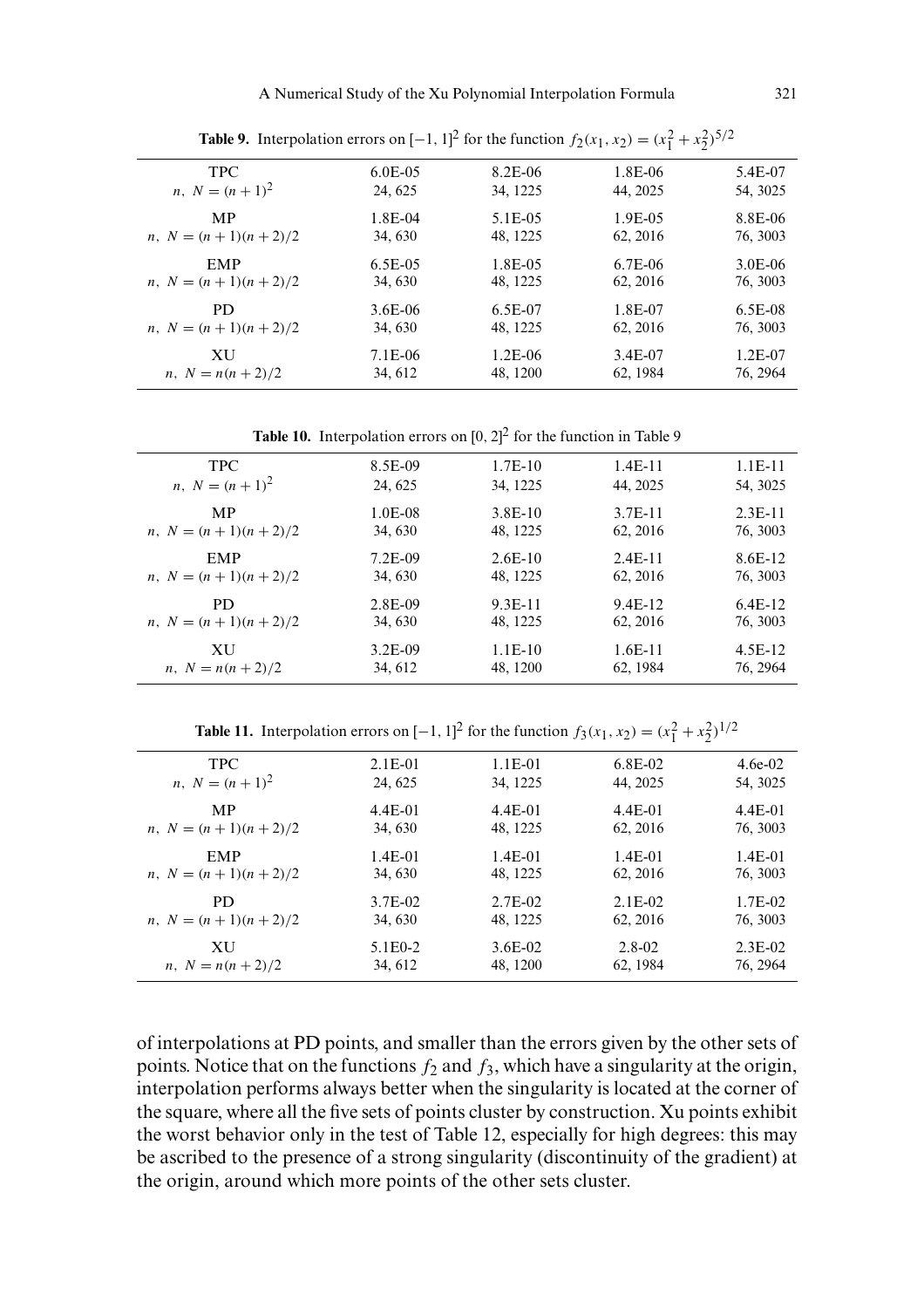| <b>TPC</b>                        | $2.8E-03$ | 5.8E-04   | $1.1E-04$ | 8.9E-05    |
|-----------------------------------|-----------|-----------|-----------|------------|
| <i>n</i> , $N = (n+1)^2$          | 24, 625   | 34, 1225  | 44, 2025  | 54, 3025   |
| <b>MP</b>                         | 8.8E-04   | $2.8E-04$ | $2.6E-04$ | 1.7E-05    |
| <i>n</i> , $N = (n + 1)(n + 2)/2$ | 34, 630   | 48, 1225  | 62, 2016  | 76, 3003   |
| <b>EMP</b>                        | 8.3E-04   | $2.6E-04$ | $2.1E-04$ | $2.1E-0.5$ |
| <i>n</i> , $N = (n + 1)(n + 2)/2$ | 34, 630   | 48, 1225  | 62, 2016  | 76, 3003   |
| PD.                               | $7.3E-04$ | $3.7E-04$ | 7.0E-06   | $4.6E-06$  |
| <i>n</i> , $N = (n + 1)(n + 2)/2$ | 34, 630   | 48, 1225  | 62, 2016  | 76, 3003   |
| XU                                | 9.4E-04   | 4.7E-04   | $2.8E-04$ | $1.9E-04$  |
| $n, N = n(n+2)/2$                 | 34, 612   | 48, 1200  | 62, 1984  | 76, 2964   |

**Table 12.** Interpolation errors on  $[0, 2]^2$  for the function in Table 11

# 4.1. Efficiency and Robustness

To support the efficiency and robustness of our implementation of the Xu interpolation formula, we did some comparisons with the MPI software by T. Sauer (cf. [10], [11]). The MPI software is one of the most efficient and robust implementations of multivariate interpolation by polynomials via finite differences and is based on the notion of blockwise interpolation. Calling XU our implementation of the Xu interpolation formula, we compared the CPU times necessary to build the interpolant and the interpolation errors for both XU and MPI on all our tests functions. The tests were performed, as explained above, on a AMD Athlon 2800+ processor machine, with both codes compiled using the optimization option -03. The results are collected in Tables 13–16. Furthermore, all tests with MPI, were done modifying only the template file demo. cc to work with two-dimensional point sets. The target

| function         |             |           |           |         |           |
|------------------|-------------|-----------|-----------|---------|-----------|
| $\boldsymbol{n}$ | 20          | 30        | 40        | 50      | 60        |
| XU               | 2.1         | 5.2       | 10.3      | 17.8    | 28.4      |
|                  | $7.3E-03$   | $3.6E-04$ | $3.1E-06$ | 1.8E-08 | $2.5E-11$ |
| <b>MPI</b>       | 0.6         | Unsolv.   | Unsolv.   | Unsolv. | Unsolv.   |
|                  | $3.8E - 02$ | * * *     | * * *     | ***     | ***       |

**Table 13.** CPU times (in seconds) and interpolation errors on  $[0, 1]^2$  of XU and MPI for the Franke

Table 14. CPU times (in seconds) and interpolation errors of MPI for the Franke function on different domains by a change of variables and reordering the Xu points as Leja sequences

| $\boldsymbol{n}$ | 20        | 30        | 40        | 50        | 60          |
|------------------|-----------|-----------|-----------|-----------|-------------|
| <b>MPI</b>       | 0.6       | 4.3       | 21.0      | 75.6      | Unsolv.     |
| $[-1, 1]^2$      | $6.3E-03$ | $3.5E-04$ | $2.0E-01$ | 3.8E-02   | ***         |
| <b>MPI</b>       | 0.5       | 3.7       | 17.4      | 62.3      | 183.4       |
| $[-2, 2]^{2}$    | $6.4E-03$ | $1.0E-02$ | $2.7E+02$ | $1.3E+14$ | $1.9E + 35$ |
| MPI-Leja         | 0.6       | 4.3       | 21.0      | 75.6      | Unsolv.     |
| $[-1, 1]^{2}$    | $6.4E-03$ | $3.5E-04$ | $1.1E-04$ | $2.0E-03$ | ***         |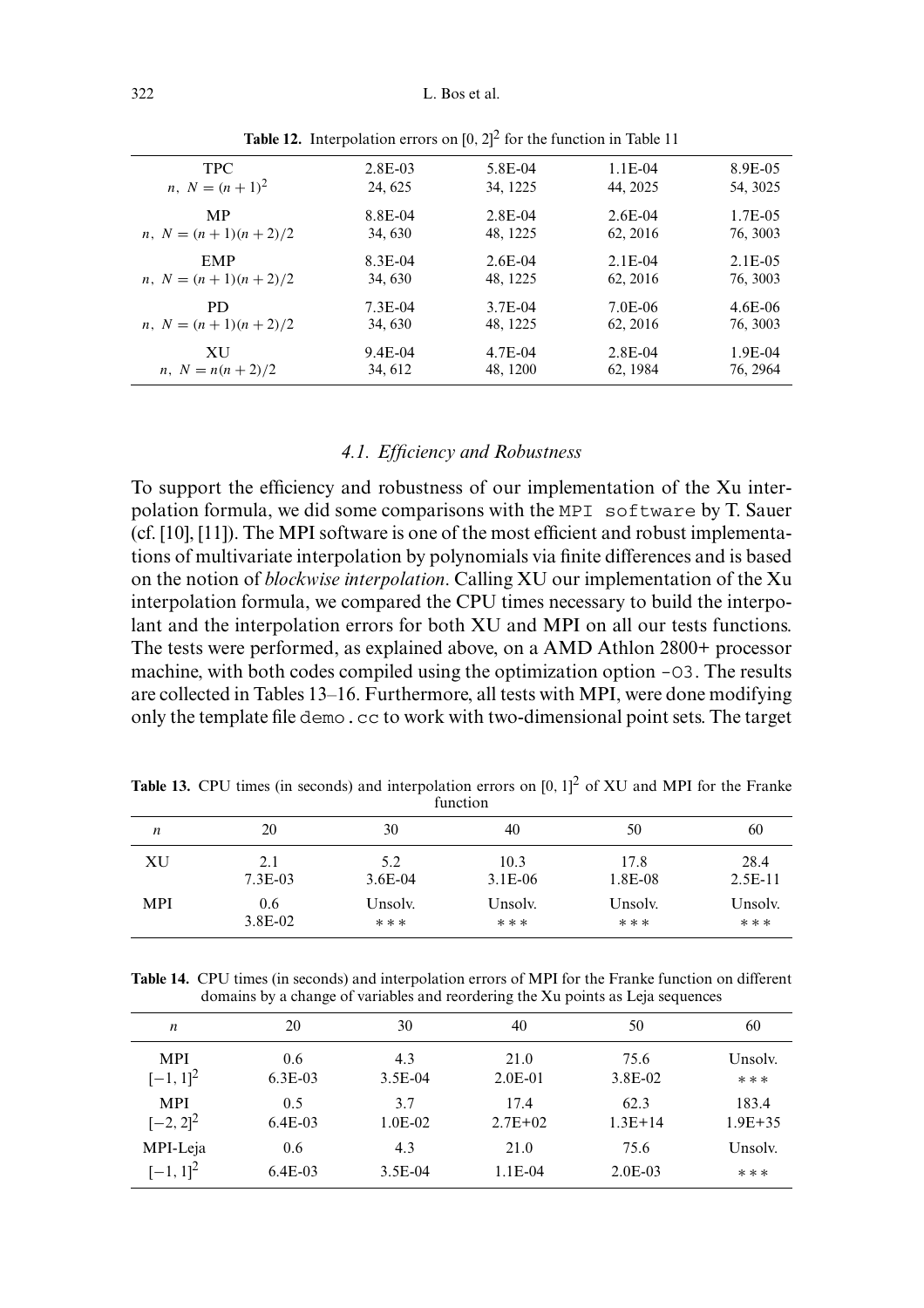| $J_2(v_1, x_2) = (v_1 + v_2)$ |         |         |             |             |           |
|-------------------------------|---------|---------|-------------|-------------|-----------|
| $\boldsymbol{n}$              | 20      | 30      | 40          | 50          | 60        |
| XU                            | 2.1     | 5.2     | 10.3        | 17.8        | 28.4      |
|                               | 8.7E-02 | 5.8E-02 | $4.3E-02$   | $3.5E-02$   | $2.9E-02$ |
| <b>MPI</b>                    | 0.6     | 4.3     | 20.8        | 74.8        | Unsolv.   |
|                               | 8.7E-02 | 5.8E-02 | $2.8E + 00$ | $4.7E + 00$ | ***       |

**Table 15.** CPU times (in seconds) and interpolation errors on  $[-1, 1]^2$  of XU and MPI for the function  $f_2(x_1, x_2) = (x_1^2 + x_2^2)^{1/2}$ 

**Table 16.** CPU times (in seconds) and interpolation errors on  $[-1, 1]^2$  of XU and MPI for the function  $f_3(x_1, x_2) = (x_1^2 + x_2^2)^{5/2}$ 

| $J_1, \dots, J_N$ |           |            |           |         |           |
|-------------------|-----------|------------|-----------|---------|-----------|
| $\boldsymbol{n}$  | 20        | 30         | 40        | 50      | 60        |
| XU                | 2.1       | 5.2        | 10.3      | 17.8    | 28.4      |
|                   | $1.1E-04$ | $1.3E-0.5$ | $3.1E-06$ | 1.0E-06 | $4.0E-07$ |
| <b>MPI</b>        | 0.6       | 4.3        | 21.0      | 75.3    | Unsolv.   |
|                   | 1.1E-04   | $1.3E-0.5$ | 1.8E-03   | 4.8E-03 | ***       |

points on which we evaluate the interpolation errors were chosen as before, that is a grid of  $100 \times 100$  points on the reference square.

Remarks: We performed many experiments with different functions and square domains, but all showed the same behavior: the MPI software works quite well, both in terms of CPU times and interpolation errors, for small degrees  $n$  but for higher degrees it becomes unstable ( $n = 40, 50$ ) or unusable ( $n = 60$ ). This has been verified also applying stabilization techiniques for the divided differences (on which the MPI software is ultimately based) like scaling the domain or reordering the interpolation points as *Leja sequences* (cf. [9], [12]). See the details for the Franke function in Tables 13 and 14. On the contrary, XU can suitably manage interpolation up to very high degrees.

## 5. Conclusions and Future Works

In this paper, we investigated the numerical aspects of Xu interpolation formula and, in particular, we obtained an efficient and stable formula for its computation and tight numerical bounds of the growth of the associated Lebesgue constant. Our numerical study shows that Xu interpolation gives almost the best one can do with polynomials on the square. In fact, besides the very good behavior of its Lebesgue constant (which grows like *logarithm square* of the degree), it can be implemented by an algorithm which has in practice a *linear* cost in the number of interpolation points (i.e., in the dimension of the underlying polynomial space).

However, important theoretical aspects have still to be faced. Supported by our results, it would be interesting first to provide analytically a precise growth rate of the Lebesgue constant and, as suggested by Fig. 1, prove theoretically that the